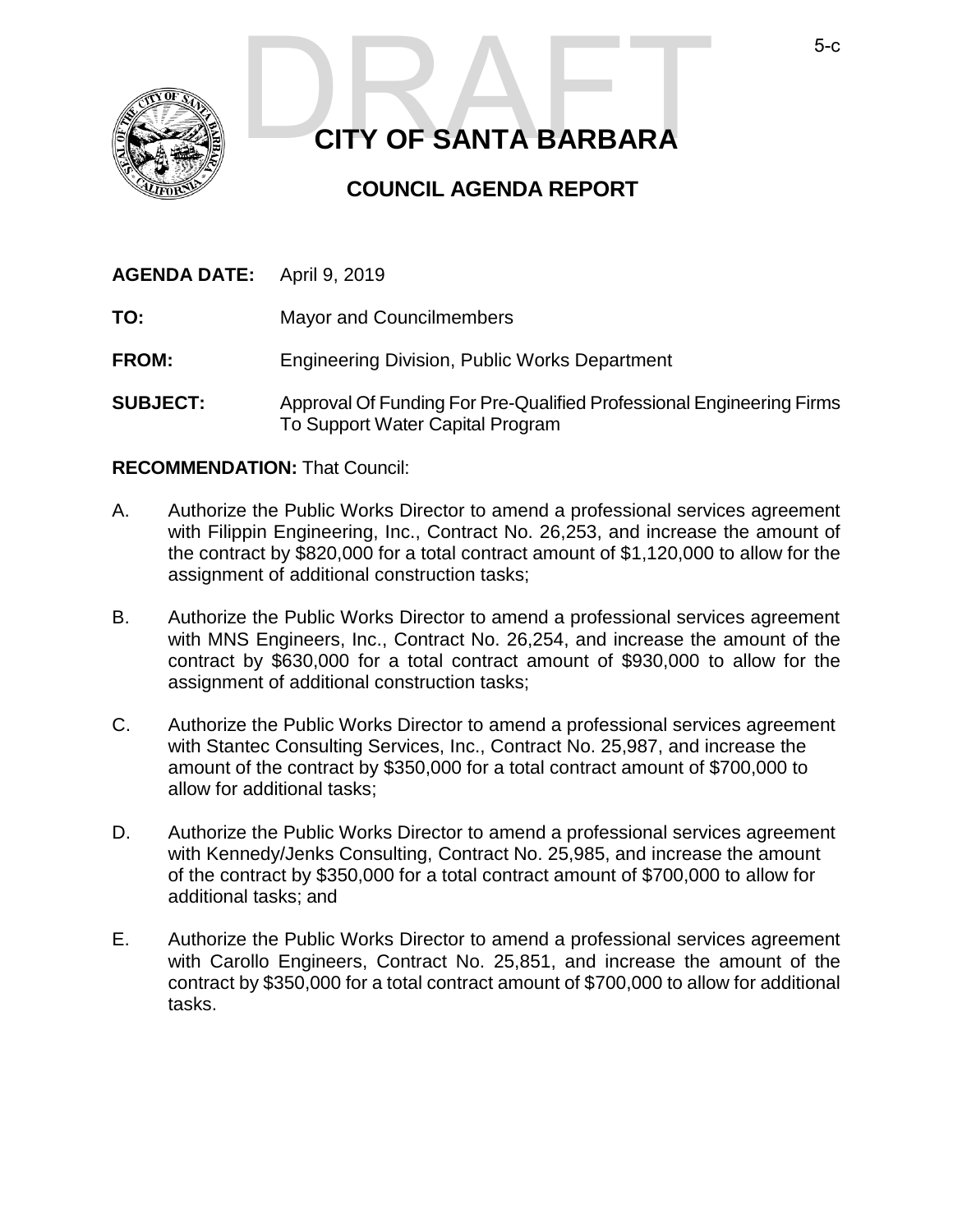Council Agenda Report Approval Of Funding For Pre-Qualified Professional Engineering Firms To Support Water Capital Program April 9, 2019 Page 2 a Report<br>
nding For Pre-Qualified Professional Engineering Firms To Support Water<br>
1

# **DISCUSSION:**

#### Background

Over the past year, Council has approved an on-call list and authorized master contracts with a number of consulting firms to supplement engineering support for the Water Resources Division. Rather than temporarily increasing City staff to handle increased workload, the approach was to contract with consultants specifically qualified for engineering support services consisting of operation and maintenance support, project management during design, as well as project management and/or inspection during construction for upcoming projects.

#### Current Status

Because of workload, staff has solicited proposals from Filippin Engineering, Inc. and MNS Engineers, Inc. to provide construction management for upcoming water main projects. The estimated mileage for three projects is approximately eight miles, with a value of approximately \$16 million. There could be up to five active construction sites throughout the City at any one time. The proposals, which have a value of \$818,600 and \$626,760 respectively, will exceed the value of the current contract amounts. Staff recommends increases of \$820,000 and \$630,000 to fund the management of the projects and preserve the original funding of \$300,000 for future projects.

In addition, staff has used more than fifty percent of the funds allocated to Stantec Consulting Services, Inc., Kennedy/Jenks Consulting, and Carollo Engineers. Examples of projects that are currently being supported by these firms include: preliminary design of reservoir upgrades at the Cater Water Treatment Plant; investigation of air binding in the Mission Tunnel, which delivers water from the Gibraltar Reservoir; bathymetric studies for Gibraltar Reservoir; and design of water main for the East Beach Townhomes, where there have been a number of recent main breaks. There is ample work to continue the use of these firms over the remaining two years of their contracts. Staff recommends increasing the amount of the contracts for these three firms by an additional \$350,000, for a total of \$700,000 for each.

The Water Commission reviewed this item at a special meeting on March 28, 2019 and voted  $X-X$  in support of staff's recommendation.

### **BUDGET/FINANCIAL INFORMATION:**

While contracts are authorized for a not-to-exceed value, funds are not encumbered until tasks are approved. There are sufficient funds in the Water Capital Fund to fund the increases requested.